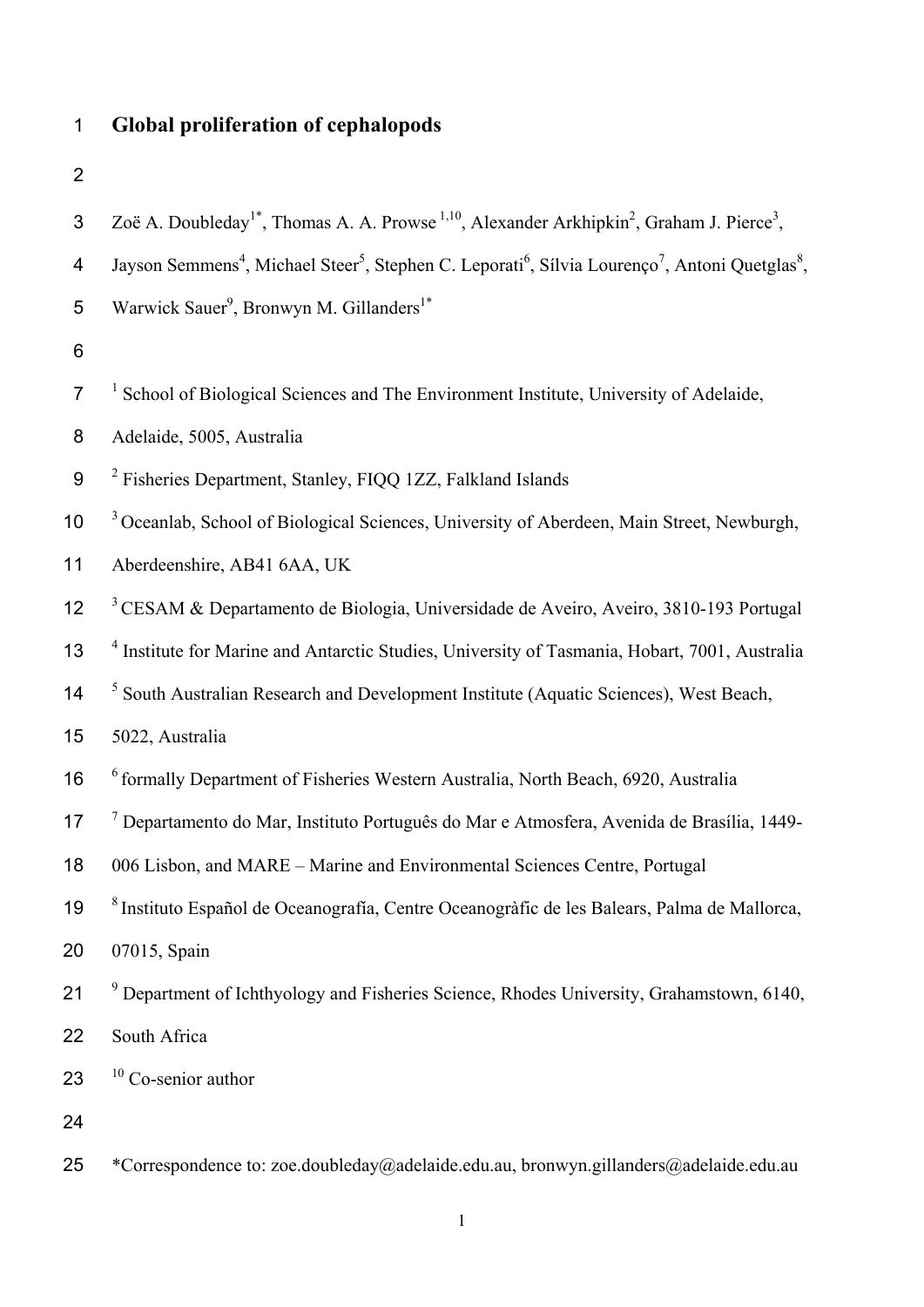### **eTOC Blurb**

Doubleday et al. compiled a global dataset of cephalopod abundance and demonstrate that squid, octopus and cuttlefish populations have increased over the last six decades. This study suggests that these ecologically and commercially important invertebrates have increased on a global scale and may be benefiting from a changing marine environment.

#### **Main text**

Human activities have substantially changed the world's oceans in recent decades, altering marine food webs, habitats and biogeochemical processes [1]. Cephalopods (squid, cuttlefish and octopuses) have a unique set of biological traits, including rapid growth, short lifespans and strong life-history plasticity, allowing them to adapt quickly to changing environmental conditions [2-4]. There has been growing speculation that cephalopod populations are proliferating in response to a changing environment, a perception fuelled by increasing trends in cephalopod fisheries catch [4, 5]. To investigate long-term trends in cephalopod abundance, we assembled global time-series of cephalopod *catch rates* (catch per unit of fishing or sampling effort). We show that cephalopod populations have increased over the last six decades, a result that was remarkably consistent across a highly diverse set of cephalopod taxa. Positive trends were also evident for both fisheries-dependent and fisheries-independent time-series, suggesting that trends are not solely due to factors associated with developing fisheries. Our results suggest that large-scale, directional processes, common to a range of coastal and oceanic environments, are responsible. This study presents the first evidence that cephalopod populations have increased globally, indicating that these ecologically and commercially important invertebrates may have benefited from a changing ocean environment.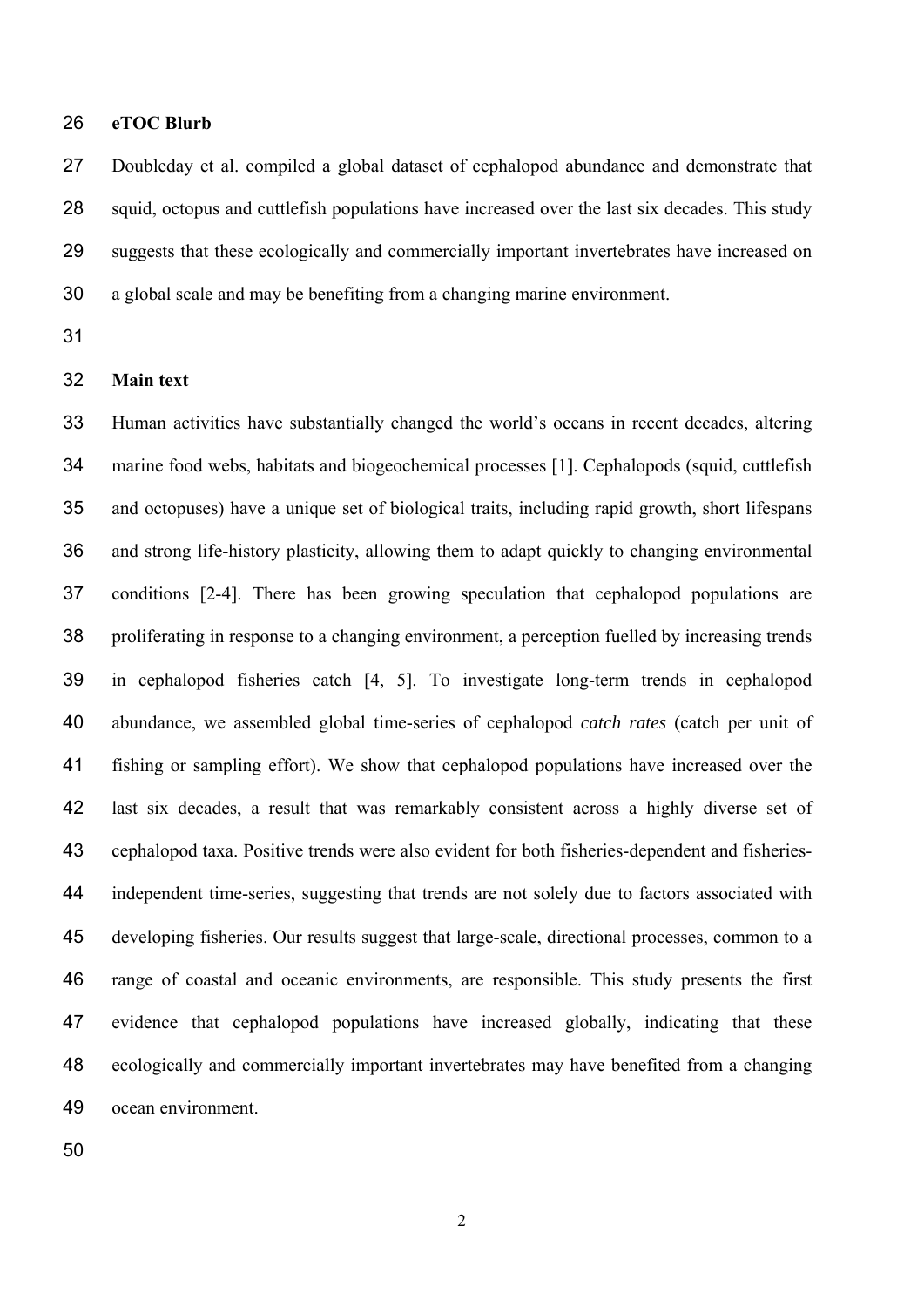Our dataset spanned the last 61 years (1953 to 2013), with all major oceanic regions represented (69% northern hemisphere, 31% southern hemisphere), along with key taxa (52% squid, 31% octopuses, 17% cuttlefish and sepiolids) (Figure 1, Table S1). We restricted these time-series data to cephalopod catch rates, which are a more reliable proxy of abundance than raw catch [6]. Our analyses revealed that cephalopod abundance has increased over the last six decades, a result consistently replicated across three distinct life history groups: demersal, 57 benthopelagic, and pelagic (Figure 1, all effective degrees of freedom [edf] = 1, all p values  $\leq$ 0.01). This is remarkable given the enormous life-history diversity exhibited across these groups, which were represented in this study by 35 species/genera and six families (Table S1). Demersal species, for instance, have low dispersal capacity (tens of km) and occupy shelf waters; benthopelagic species also occupy shelf waters, but have moderate dispersal capacity (hundreds of km) largely facilitated by a paralarval phase; and pelagic species inhabit open oceanic waters and have high dispersal capacity (thousands of km) facilitated by both a paralarval phase and a mobile adult phase. Furthermore, our collated time-series represented non-target, bycatch and target species, with target species being subject to varying levels of fishing pressure that ranged from large-scale developed fisheries to developing, artisanal and subsistence fisheries (Table S1). We also investigated trends by data type, because fisheries-dependent time-series (as opposed to fisheries-independent time-series derived from survey data) can be influenced by factors such as increasing catch efficiency and the spatial expansion of fishing grounds. Significant positive trends for time-71 series derived from both data sources were evident (all edf = 1, all p values  $< 0.05$ ), which suggests that the observed trends in catch rate are not an artefact of such factors (Figure 1).

Our results suggest that the proliferation of cephalopod populations has been driven by large-scale processes that are common across a broad range of marine environments and facilitated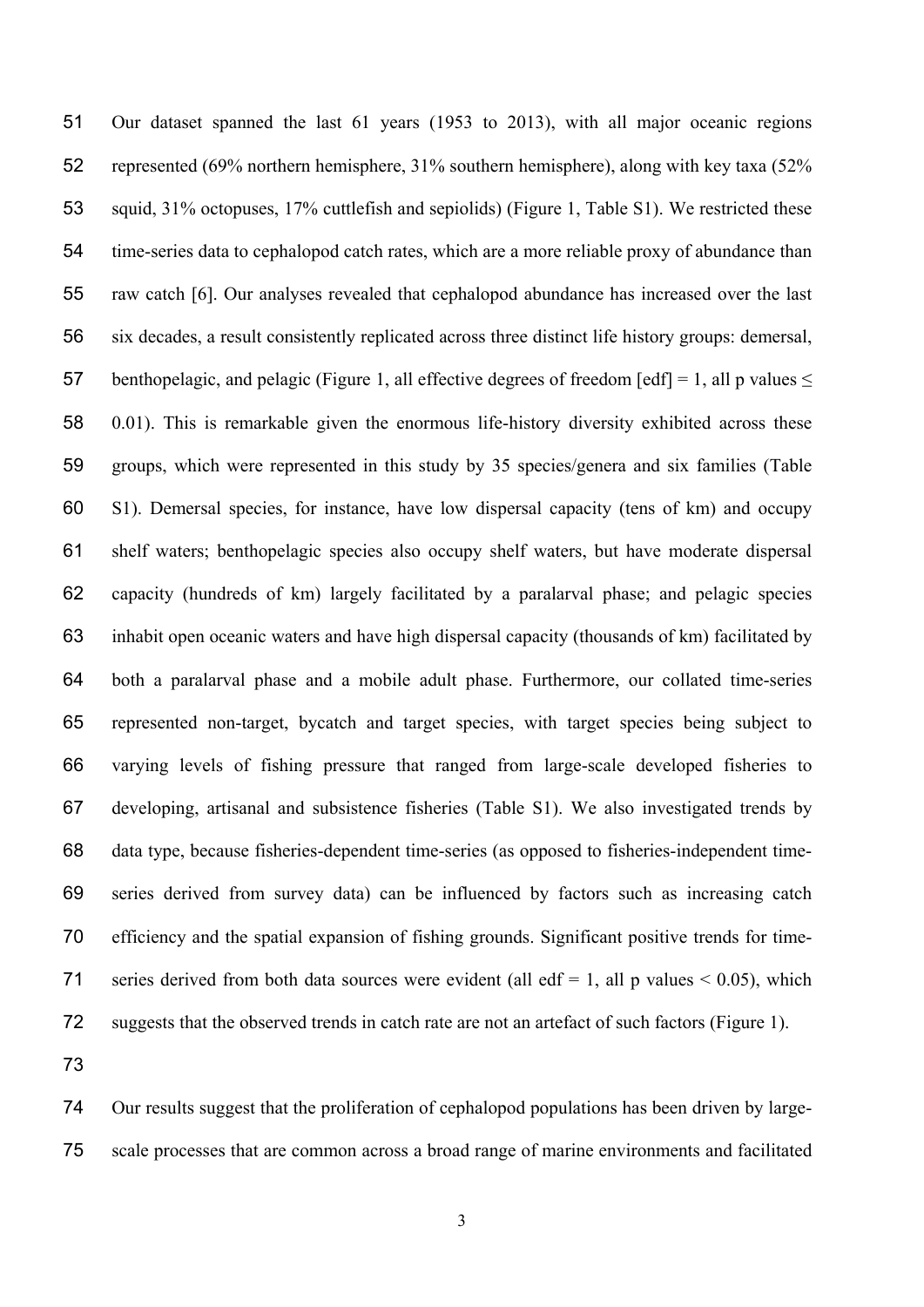by biological characteristics common to all cephalopods. Numerous studies demonstrate that cephalopod populations are highly responsive to environmental change, with anthropogenic climate change, especially ocean warming, a plausible driver of the observed increase [4, 7]. Elevated temperatures, for instance, are thought to accelerate the life cycles of cephalopods, provided the optimal thermal range of the species is not exceeded and food is not limited. Further, it has been hypothesised that the global depletion of fish stocks, together with the potential release of cephalopods from predation and competition pressure, could be driving the growth in cephalopod populations [5]. It is relatively well documented that many fish species have declined in abundance due to overfishing [e.g. 8], and several regional studies have suggested that cephalopod populations have increased where local fish populations have declined (albeit casual mechanisms have not been identified) [e.g. 5, 9, and S5, S11 in Table S1]. However, a range of other environmental factors, such as changing current systems and climatic cycles, increases in extreme weather events, eutrophication and habitat modification 89 [1], could also potentially confer a competitive advantage to cephalopods over longer-lived, slower-growing marine taxa.

The ecological and socio-economic ramifications associated with an increase in cephalopod biomass are likely to be complex. Cephalopods are voracious and adaptable predators and increased predation by cephalopods could impact many prey species, including commercially valuable fish and invertebrates. Conversely, increases in cephalopod populations could benefit marine predators which are reliant on them for food, as well as human communities reliant on them as a fisheries resource. However, cephalopod population dynamics are notoriously difficult to predict and human activities may have a deleterious effect on cephalopod populations in the future. For example, early evidence suggests that ocean 100 acidification, due to increased  $CO<sub>2</sub>$  emissions, may impact cephalopod survival [4]. Further,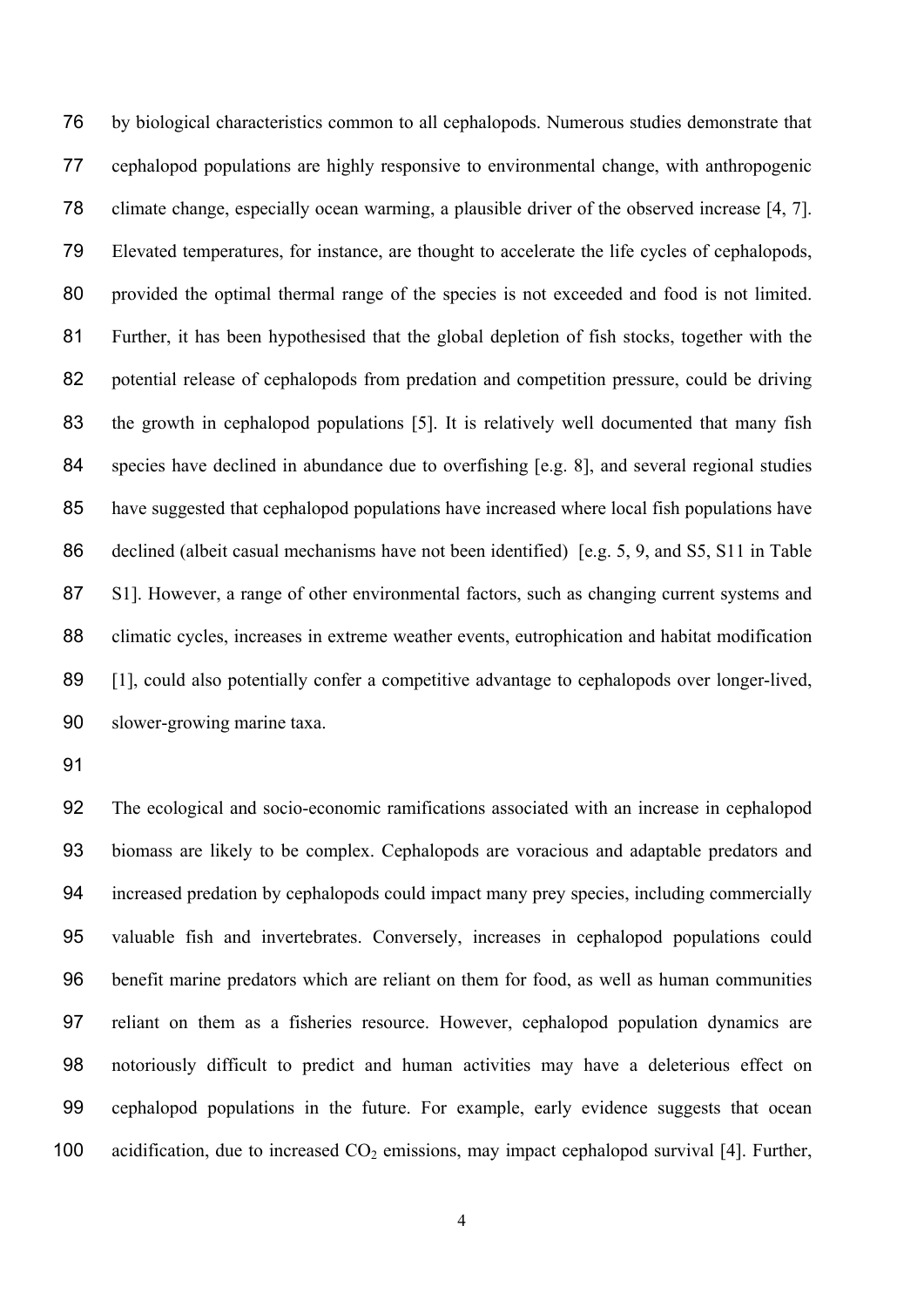as fish stocks have declined, cephalopods have become an ever more important component of global fisheries [10], with cephalopod fisheries catch peaking in recent years [4] and some cephalopod fisheries showing signs of overexploitation (e.g. see S7, S22 in Table S1). Therefore, as fisheries continue to refocus their efforts towards invertebrates [10], it will be critical to manage cephalopod stocks appropriately so they do not face the same fate as many of their longer-lived counterparts.

### **Acknowledgments**

We thank Nancy Barahona (IFOP), Rosemary Hurst (NIWA), Timothy Emery, Felipe Briceño and Jeremy Lyle (UTAS), Patricia Hobsbawn (ABARES), John Bower (HU), Mitsuo Sakai (TNFRI), Blue Ventures, SHOALS (Rodrigues), and the Fisheries Research and Training Unit (Rodrigues) for their assistance in sourcing time-series and providing catch and effort data, as well as Felipe Briceño and Eriko Hoshino (UTAS) for Spanish- and Japanese-to-English translation, respectively. This paper resulted from a workshop funded by The Environment Institute, University of Adelaide.

## **Supplemental Information**

Supplemental Information includes one table, experimental procedures and associated

references.

## **References**

- 1. Halpern, B.S., Walbridge, S., Selkoe, K.A., Kappel, C.V., Micheli, F., D'Agrosa, C., Bruno, 123 J.F., Casey, K.S., Ebert, C., and Fox, H.E. (2008). A global map of human impact on marine ecosystems. Science 319, 948-952. ecosystems. Science *319*, 948-952.
- 2. Jackson, G.D., and O'Dor, R.K. (2001). Time, space and the ecophysiology of squid growth, life in the fast lane. Vie Milieu *51*, 205-215.
- 3. O'Dor, R.K., and Webber, D.M. (1986). The constraints on cephalopods: why squid aren't fish. Can J Zool *64*, 1591-1605.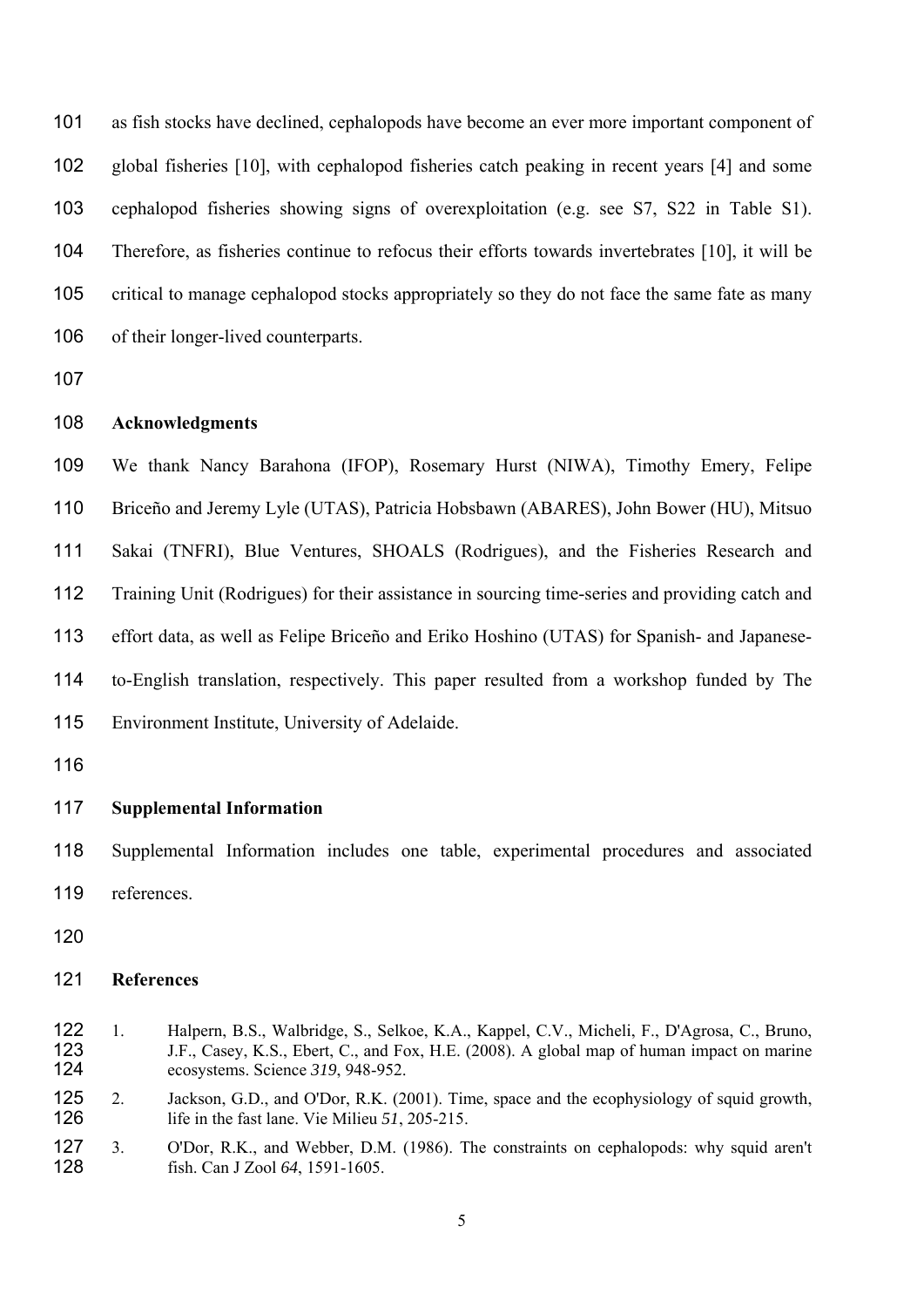| 129<br>130<br>131<br>132 | 4.  | Rodhouse, P.G., Pierce, G.J., Nichols, O.C., Sauer, W.H., Arkhipkin, A.I., Laptikhovsky,<br>V.V., Lipinski, M., Ramos, J., Gras, M., and Kidokoro, H. (2014). Environmental effects on<br>cephalopod population dynamics: implications for management of fisheries. Adv Mar Biol<br>67, 99-233.                                |
|--------------------------|-----|--------------------------------------------------------------------------------------------------------------------------------------------------------------------------------------------------------------------------------------------------------------------------------------------------------------------------------|
| 133<br>134               | 5.  | Caddy, J.F., and Rodhouse, P.G. (1998). Cephalopod and groundfish landings: evidence for<br>ecological change in global fisheries? Rev Fish Biol Fish 8, 431-444.                                                                                                                                                              |
| 135<br>136               | 6.  | Pauly, D., Hilborn, R., and Branch, T.A. (2013). Fisheries: Does catch reflect abundance?<br>Nature 494, 303-306.                                                                                                                                                                                                              |
| 137<br>138               | 7.  | Pecl, G.T., and Jackson, G.D. (2008). The potential impacts of climate change on inshore<br>squid: biology, ecology and fisheries. Rev Fish Biol Fish 18, 373-385.                                                                                                                                                             |
| 139<br>140               | 8.  | FAO Fisheries and Aquaculture Department (2012). The state of world fisheries and<br>aquaculture 2012. (Rome: Food and Agriculture Organisation of the United Nations).                                                                                                                                                        |
| 141<br>142<br>143<br>144 | 9.  | Vecchione, M., Allcock, L., Piatkowski, U., Jorgensen, E., and Barratt, I. (2009). Persistent<br>elevated abundance of octopods in an overfished Antarctic area. In Smithsonian at the Poles:<br>Contributions to International Polar Year Science. (Washington, DC: Smithsonian Institution<br>Scholarly Press), pp. 197-203. |
| 145<br>146               | 10. | Anderson, S.C., Flemming, J.M., Watson, R., and Lotze, H.K. (2011). Rapid global expansion<br>of invertebrate fisheries: trends, drivers, and ecosystem effects. PLOS one 6, e14735.                                                                                                                                           |
| 147<br>148               |     |                                                                                                                                                                                                                                                                                                                                |
| 149                      |     | <b>Figure Legend</b>                                                                                                                                                                                                                                                                                                           |
| 150                      |     |                                                                                                                                                                                                                                                                                                                                |
| 151                      |     | <b>Figure 1.</b> Trends in cephalopod abundance                                                                                                                                                                                                                                                                                |

Trends in abundance from 1953 to 2013 for demersal (i), benthopelagic (ii) and pelagic (iii) 153 cephalopods (all edf = 1, all p values  $\leq$  0.01), with number of time-series by life-history 154 group (iv; total  $n = 67$ ). Illustrations depict key taxa associated with each group. Demersal = species with no planktic paralarval stage, benthic eggs and benthic/demersal hatchlings and adults; benthopelagic = species with benthic eggs, planktic paralarvae and demersal adults; pelagic = planktic eggs and paralarvae and pelagic adults. Trends in abundance for time-158 series derived from fisheries data (v) and survey data (vi) (all edf = 1, all p values < 0.05). For all abundance plots, dark blue lines represent fitted values derived from generalised 160 additive mixed models  $(\pm 95\% \text{ CI})$  and black lines represent mean standardized time-series (z-scores). See Supplemental Experimental Procedures and Table S1 for categorisation of each time-series.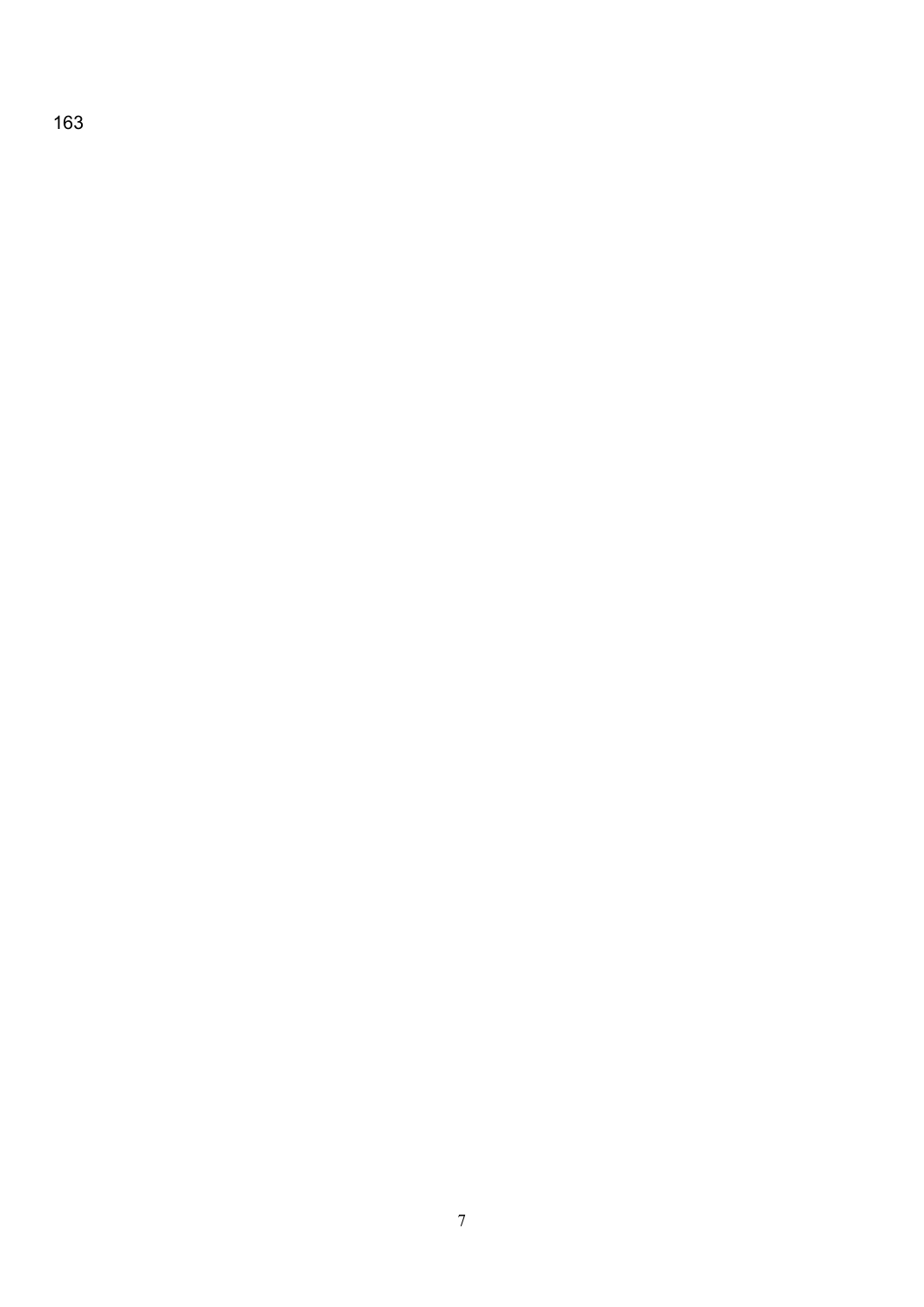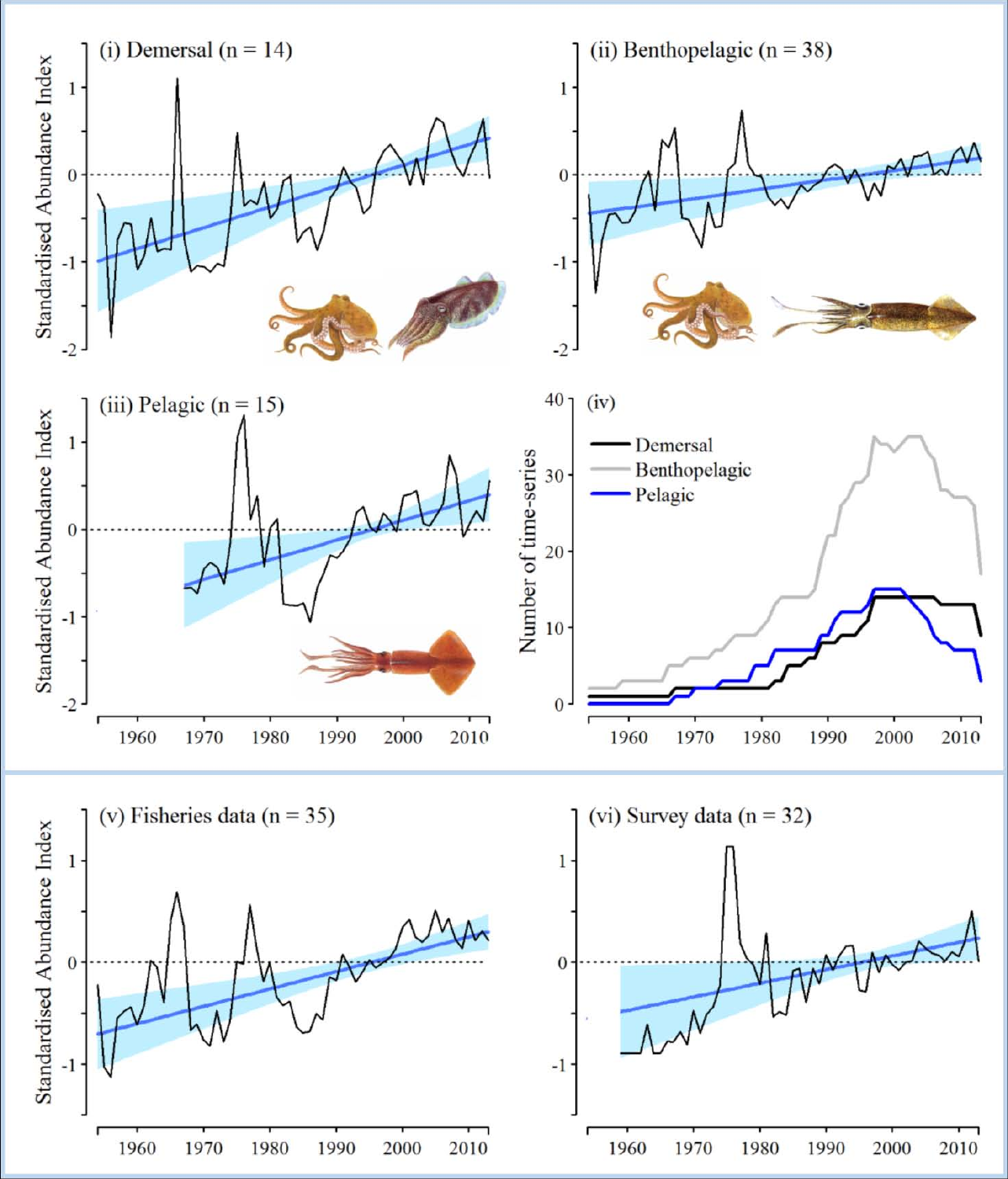# **Supplemental Information: Global proliferation of cephalopods**

Zoë A. Doubleday, Thomas A. A. Prowse, Alexander Arkhipkin, Graham J. Pierce, Jayson Semmens, Michael Steer, Stephen C. Leporati, Sílvia Lourenço, Antoni Quetglas, Warwick Sauer, Bronwyn M. Gillanders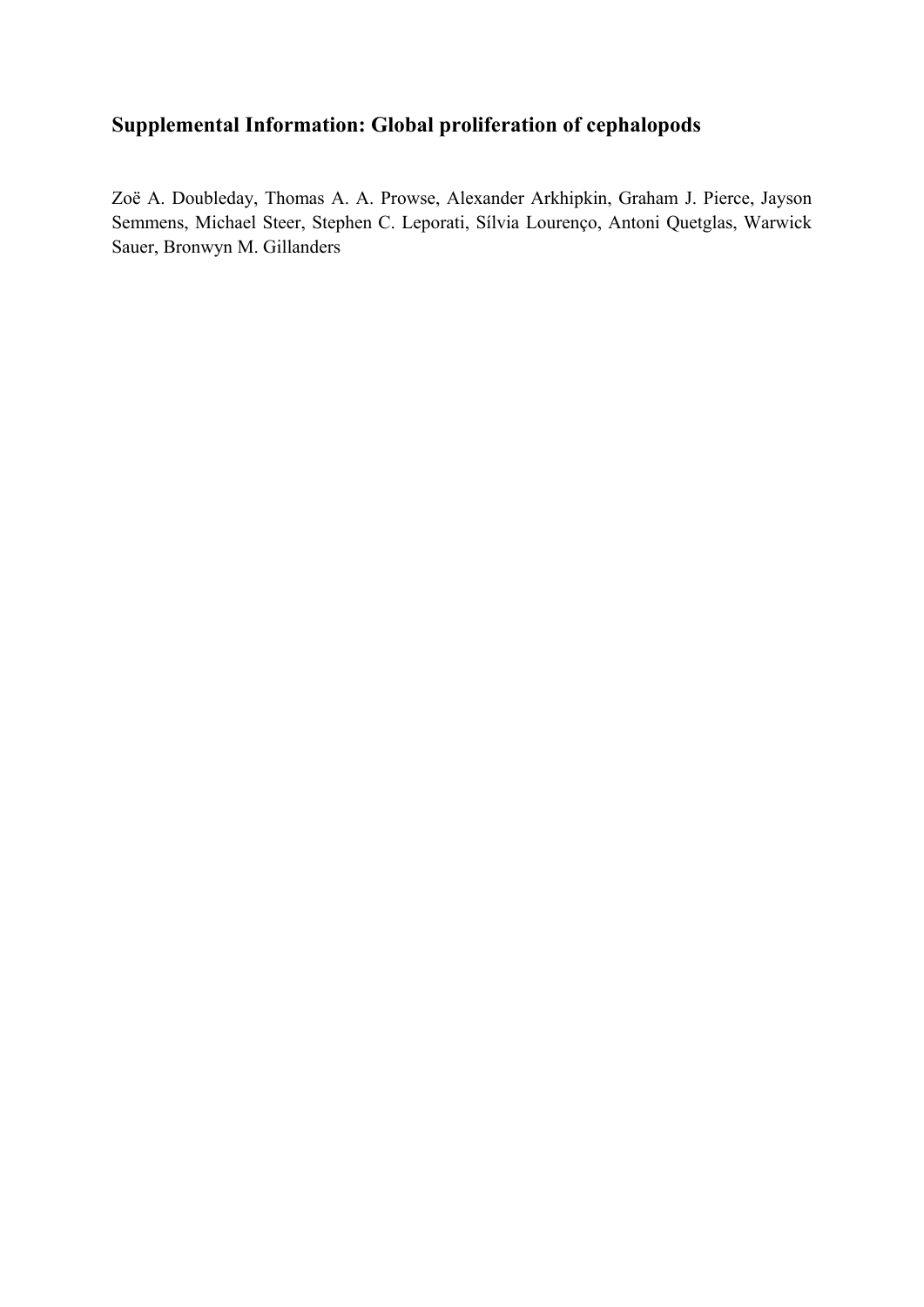Table S1 (related to Figure 1 and Supplemental Experimental Procedures). Metadata for each time-series of cephalopod abundance (n = 67). All series are in units of catch or proportional catch per unit effort (catch rate) or lobster 'kills' per unit effort (predation rate). LH (life history group) = demersal (D), benthopelagic (B), pelagic (P); Data type = fisheries-independent survey data (S); fisheries data (F).  $*$  = series with 1 or 2 missing years, # = predation-based time series.

| Family & species          | LH               | <b>Country of</b><br>origin | Latitude  | Longitude  | Time period | No. of<br>Years | Data<br>type | Source <sup>1</sup> |
|---------------------------|------------------|-----------------------------|-----------|------------|-------------|-----------------|--------------|---------------------|
| Loliginidae               |                  |                             |           |            |             |                 |              |                     |
| Alloteuthis sp            |                  | Spain                       | 36.990    | $-7.103$   | 1997-2012   | 16              | ${\bf S}$    | [ <sup>S1</sup> ]   |
| Doryteuthis gahi          | B                | Falkland Is                 | $-51.700$ | $-57.943$  | 1989-2013   | 25              | F            | <b>FD</b>           |
| Loligo bleekeri           | $\boldsymbol{B}$ | Japan                       | 39.929    | 134.176    | 1975-2006   | 32              | F            | [S2]                |
| Loligo forbesii           | B                | <b>UK</b>                   | 57.158    | $-1.921$   | 1980-2012   | 33              | ${\bf S}$    | <b>MSS</b>          |
| Loligo forbesii           | $\, {\bf B}$     | Spain                       | 36.990    | $-7.103$   | 1997-2012   | 16              | ${\bf S}$    | [S1]                |
| Loligo opalescens         | $\boldsymbol{B}$ | <b>USA</b>                  | 36.519    | $-121.884$ | 1969-2006   | 38              | ${\bf F}$    | [S3]                |
| Loligo pealeii            | B                | <b>USA</b>                  | 40.820    | $-70.952$  | 1973-2001   | 29              | ${\bf S}$    | [S4]                |
| Loligo pealeii            | B                | <b>USA</b>                  | 41.444    | $-71.420$  | 1959-2005   | 47              | ${\bf S}$    | [ <sup>S5</sup> ]   |
| Loligo vulgaris           | B                | Morocco                     | 23.887    | $-16.056$  | 1990-2006*  | 17              | ${\bf S}$    | [S6]                |
| Loligo vulgaris           | B                | Portugal                    | 39.764    | $-9.414$   | 1953-2013*  | 61              | F            | <b>IPMA</b>         |
| Loligo vulgaris           | B                | Spain                       | 36.990    | $-7.103$   | 1997-2012   | 16              | ${\bf S}$    | [S1]                |
| Loligo vulgaris           | B                | Spain                       | 39.431    | 1.912      | 1966-2012   | 47              | ${\bf F}$    | [S7] updates IEO    |
| Loligo sp, Alloteuthis sp | B                | <b>UK</b>                   | 49.676    | $-9.065$   | 1982-2004   | 23              | ${\bf S}$    | Cefas               |
| Loligo sp, Alloteuthis sp | B                | <b>UK</b>                   | 51.111    | 1.569      | 1989-2013   | 25              | ${\bf S}$    | Cefas               |
| Loligo sp, Alloteuthis sp | $\boldsymbol{B}$ | <b>UK</b>                   | 53.723    | $-4.997$   | 1988-2013   | 26              | ${\bf S}$    | Cefas               |
| Loligo sp, Alloteuthis sp | $\mathbf{B}$     | <b>UK</b>                   | 55.783    | 0.965      | 1992-2013   | 22              | ${\bf S}$    | Cefas               |
| Loligo sp, Uroteuthis sp  | B                | Indonesia                   | $-8.596$  | 119.256    | 1976-2003   | 28              | F            | [S8]                |
| Sepioteuthis australis    | D                | Australia                   | $-34.843$ | 138.209    | 1984-2013   | 30              | ${\bf F}$    | <b>SARDI</b>        |
| Sepioteuthis australis    | D                | Australia                   | $-42.182$ | 148.168    | 1996-2013   | 18              | F            | <b>DPIPWE</b>       |
| Uroteuthis sp             | $\mathbf B$      | Australia                   | $-20.730$ | 149.706    | 1990-2011   | 22              | ${\bf F}$    | [ <sup>S9</sup> ]   |
| Ommastrephidae            |                  |                             |           |            |             |                 |              |                     |
| Dosidicus gigas           | P                | Peru                        | $-12.110$ | $-77.385$  | 1991-2002   | 12              | F            | [S10]               |
| Dosidicus gigas           | ${\bf P}$        | <b>USA</b>                  | 45.988    | $-126.493$ | 1991-2006   | 16              | ${\bf F}$    | [ <sup>S11</sup> ]  |
| Illex argentinus          | P                | Falkland Is                 | $-51.700$ | $-57.943$  | 1989-2012   | 25              | F            | <b>FD</b>           |
| Illex coindetii           | $\mathbf{P}$     | Spain                       | 36.990    | $-7.103$   | 1997-2012   | 16              | ${\bf S}$    | [S1]                |
| Illex illecebrosus        | $\mathbf P$      | <b>USA</b>                  | 40.820    | $-70.952$  | 1967-2005   | 39              | S            | [S12]               |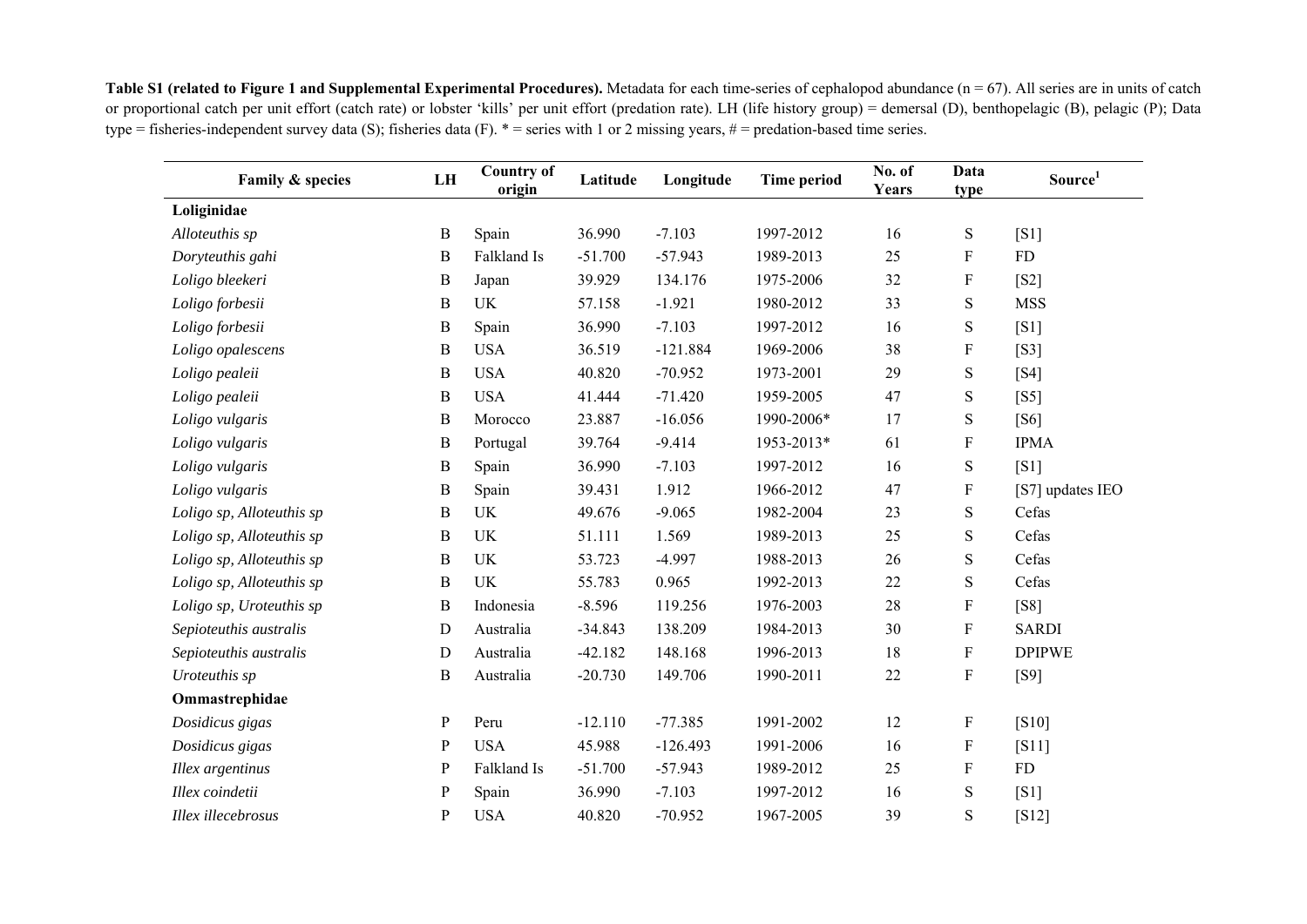| Nototodarus gouldi                    | P                | Australia  | $-38.873$ | 141.693    | 1996-2013  | 18 | $\boldsymbol{\mathrm{F}}$ | $[S13]$              |
|---------------------------------------|------------------|------------|-----------|------------|------------|----|---------------------------|----------------------|
| Nototodarus sloanii                   | $\mathbf{P}$     | NZ         | $-48.070$ | 166.424    | 1982-2008  | 27 | $\boldsymbol{\mathrm{F}}$ | [S14]                |
| Ommastrephes bartramii                | ${\bf P}$        | Japan      | 25.580    | 146.794    | 1974-2001  | 28 | F                         | [S15]                |
| Todarodes pacificus                   | P                | Korea      | 39.929    | 134.176    | 1970-2005  | 36 | F                         | [S16]                |
| Todarodes pacificus                   | ${\bf P}$        | Japan      | 35.028    | 141.894    | 1979-2012  | 34 | ${\bf F}$                 | [S17]                |
| Todarodes pacificus                   | P                | Japan      | 39.929    | 134.176    | 1979-2012  | 34 | F                         | [S18]                |
| Todaropsis eblanae                    | ${\bf P}$        | Spain      | 36.990    | $-7.103$   | 1997-2012  | 16 | ${\bf S}$                 | [S1]                 |
| Todarodes sp, Illex sp, Todaropsis sp | ${\bf P}$        | <b>UK</b>  | 49.676    | $-9.065$   | 1982-2004  | 23 | S                         | Cefas                |
| Todarodes sp, Illex sp, Todaropsis sp | ${\bf P}$        | <b>UK</b>  | 55.783    | 0.965      | 1992-2013  | 22 | ${\bf S}$                 | Cefas                |
| Thysanoteuthidae                      |                  |            |           |            |            |    |                           |                      |
| Thysanoteuthis rhombus                | P                | Japan      | 39.929    | 134.176    | 1989-2003  | 15 | F                         | [S19]                |
| Octopodidae                           |                  |            |           |            |            |    |                           |                      |
| Eledone cirrhosa                      | B                | <b>UK</b>  | 55.783    | 0.965      | 1992-2013  | 22 | ${\bf S}$                 | Cefas                |
| Eledone cirrhosa                      | $\mathbf B$      | <b>UK</b>  | 53.723    | $-4.997$   | 1988-2013  | 26 | ${\bf S}$                 | Cefas                |
| Eledone cirrhosa                      | $\mathbf B$      | <b>UK</b>  | 49.676    | $-9.065$   | 1982-2004  | 23 | ${\bf S}$                 | Cefas                |
| Eledone cirrhosa                      | $\boldsymbol{B}$ | Spain      | 36.990    | $-7.103$   | 1997-2012  | 16 | ${\bf S}$                 | [S1]                 |
| Eledone moschata                      | $\mathbf D$      | Spain      | 36.990    | $-7.103$   | 1997-2012  | 16 | ${\bf S}$                 | [S1]                 |
| Enteroctopus dofleini                 | $\mathbf B$      | Canada     | 49.274    | $-123.194$ | 1983-1997  | 15 | F                         | [S20]                |
| Enteroctopus megalocyathus            | $\, {\bf B}$     | Chile      | $-45.266$ | $-72.820$  | 2002-2013  | 12 | ${\bf F}$                 | <b>IFOP</b>          |
| Macroctopus maorum                    | $\mathbf B$      | Australia  | $-34.843$ | 138.209    | 1994-2013  | 20 | F                         | <b>SARDI</b>         |
| Macroctopus maorum                    | $\, {\bf B}$     | Australia  | $-42.182$ | 148.168    | 1992-2013  | 22 | ${\rm F}\#$               | <b>DPIPWE</b>        |
| Macroctopus maorum                    | $\boldsymbol{B}$ | Australia  | $-42.257$ | 144.991    | 1992-2013  | 22 | ${\rm F}\#$               | <b>DPIPWE</b>        |
| Macroctopus maorum                    | $\, {\bf B}$     | Australia  | $-43.017$ | 147.921    | 1996-2013  | 18 | ${\bf F}$                 | <b>DPIPWE</b>        |
| Octopus (cf.) tetricus                | $\mathbf B$      | Australia  | $-30.319$ | 114.911    | 1981-2012  | 32 | ${\rm F}\#$               | [S21]                |
| Octopus cynea                         | $\boldsymbol{B}$ | Madagascar | $-22.380$ | 42.493     | 2004-2013  | 10 | F                         | <b>Blue Ventures</b> |
| Octopus cynea                         | $\, {\bf B}$     | Mauritius  | $-19.610$ | 63.377     | 1994-2006* | 13 | ${\bf F}$                 | $[$ 22]              |
| Octopus mimus                         | $\, {\bf B}$     | Chile      | $-22.079$ | $-70.288$  | 2002-2013  | 12 | F                         | <b>IFOP</b>          |
| Octopus pallidus                      | $\mathbf D$      | Australia  | $-34.843$ | 138.209    | 1987-2013  | 27 | $\mathbf F$               | <b>SARDI</b>         |
| Octopus pallidus                      | ${\bf D}$        | Australia  | $-40.513$ | 145.297    | 1995-2013  | 19 | ${\bf F}$                 | <b>DPIPWE</b>        |
| Octopus vulgaris                      | $\, {\bf B}$     | Morocco    | 20.969    | $-17.243$  | 1990-2008  | 19 | ${\bf S}$                 | [S6]                 |
| Octopus vulgaris                      | $\mathbf B$      | Portugal   | 39.764    | $-9.414$   | 1953-2013* | 61 | F                         | <b>IPMA</b>          |
| Octopus vulgaris                      | B                | Spain      | 36.990    | $-7.103$   | 1997-2012  | 16 | S                         | [S1]                 |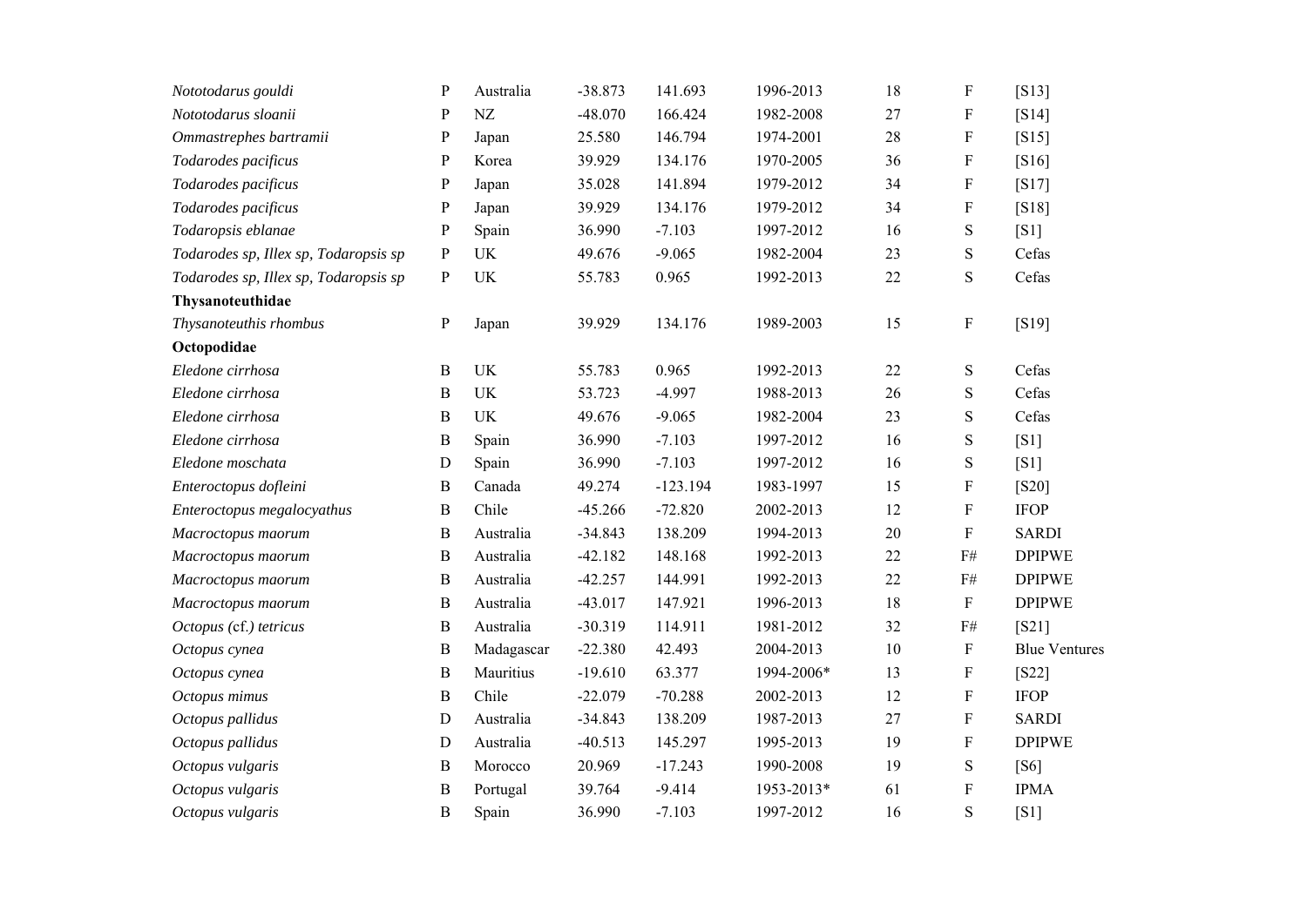| Octopus vulgaris  |   | Spain     | 39.431    | 1.912     | 1966-2012  | 47 | F         | [S7] updates IEO |
|-------------------|---|-----------|-----------|-----------|------------|----|-----------|------------------|
| Sepiidae          |   |           |           |           |            |    |           |                  |
| Sepia apama       | D | Australia | $-34.843$ | 138.209   | 1984-2013  | 30 | F         | <b>SARDI</b>     |
| Sepia elegans     | D | Spain     | 36.990    | $-7.103$  | 1997-2012  | 16 | S         | [S1]             |
| Sepia officinalis | D | UK        | 51.111    | 1.569     | 1989-2013  | 25 | S         | Cefas            |
| Sepia officinalis | D | Portugal  | 39.764    | $-9.414$  | 1953-2013* | 61 | F         | <b>IPMA</b>      |
| Sepia officinalis | D | Spain     | 36.990    | $-7.103$  | 1997-2012  | 16 | ${\bf S}$ | [S1]             |
| Sepia officinalis | D | Spain     | 39.431    | 1.912     | 1966-2012  | 47 | F         | [S7] updates IEO |
| Sepia sp.         | D | <b>UK</b> | 53.723    | $-4.997$  | 1988-2013  | 26 | S         | Cefas            |
| Sepia sp.         | D | UK        | 55.783    | 0.965     | 1992-2013  | 22 | S         | Cefas            |
| Sepia sp.         | D | Morocco   | 20.969    | $-17.243$ | 1982-2006  | 25 | ${\bf S}$ | [S6]             |
| Sepiolidae        |   |           |           |           |            |    |           |                  |
| Unknown           | B | <b>UK</b> | 53.723    | $-4.997$  | 1988-2013  | 26 | S         | Cefas            |
| Unknown           | B | UK        | 55.783    | 0.965     | 1992-2013  | 22 | S         | Cefas            |

<sup>1</sup> Source acronyms: MSS = Marine Scotland Science (Scotland); Cefas = Centre for Environment, Fisheries & Aquaculture Science (England); IPMA = Instituto Português do Mar e Atmosfera (Portugal); IFOP = Instituto de Fomento Pesquero (Chile); SARDI = South Australian Research and Development Institute, Aquatic Sciences (South Australia); IEO = Instituto Español de Oceanografía (Mallorca); DPIPWE = Department of Primary Industries, Parks, Water and Environment (Tasmania); FD = Fisheries Department (Falkland Islands). Numbers in square brackets refer to published sources (see Supplemental References).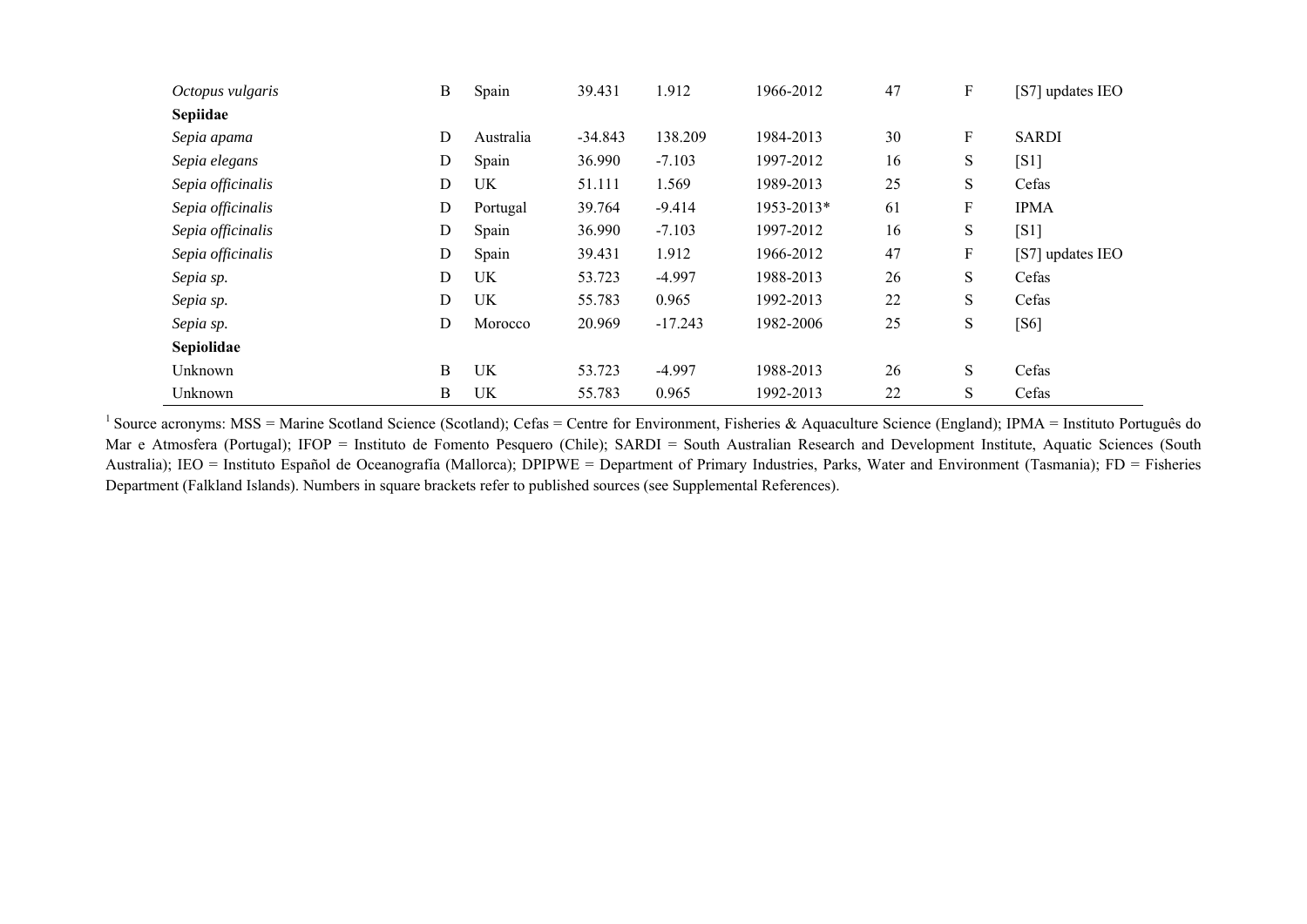#### **Supplemental References**

- S1. International Council for the Exploration of the Sea (2013). Report of the Working Group on Cephalopod Fisheries and Life History (WGCEPH), 11-14 June 2013, Caen, France. Volume ICES CM 2013/SSGEF:13. (Copenhagen), p. 183.
- S2. Tian, Y. (2009). Interannual–interdecadal variations of spear squid *Loligo bleekeri* abundance in the southwestern Japan Sea during 1975–2006: impact of the trawl fishing and recommendations for management under the different climate regimes. Fish Res *100*, 78-85.
- S3. Brady, B.C. (2008). Long-term changes in biological characteristics and fishery of *Loligo opalescens*. (San Jose State University).
- S4. Dawe, E., Hendrickson, L., Colbourne, E., Drinkwater, K., and Showell, M. (2007). Ocean climate effects on the relative abundance of short‐finned (*Illex illecebrosus*) and long‐finned (*Loligo pealeii*) squid in the northwest Atlantic Ocean. Fish Oceanogr *16*, 303-316.
- S5. Collie, J.S., Wood, A.D., and Jeffries, H.P. (2008). Long-term shifts in the species composition of a coastal fish community. Can J Fish Aquat Sci *65*, 1352-1365.
- S6. FAO Fishery Committee for the Eastern Central Atlantic (2011). Report of the FAO/CECAF Working Group on the Assessment of Demersal Resources – Subgroup North Agadir, Morocco, 8–17 February 2010. (Rome: Food and Agriculture Organisation of the United Nations), p. 350.
- S7. Quetglas, A., Ordines, F., Hidalgo, M., Monserrat, S., Ruiz, S., Amores, Á., Moranta, J., and Massutí, E. (2013). Synchronous combined effects of fishing and climate within a demersal community. ICES J Mar Sci *70*, 319-328.
- S8. Ghofar, A. (2011). The Sape Strait cephalopod resource and its response to climate variability. J Coast Develop *8*, 35-45.
- S9. Holmes, B., Leslie, M., Keag, M., Roelofs, A., Winning, M., and Zeller, B. (2013). Stock status of Queensland's fisheries resources 2011 (Brisbane: Department of Agriculture, Fisheries and Forestry, Queensland Government).
- S10. Waluda, C.M., Yamashiro, C., and Rodhouse, P.G. (2006). Influence of the ENSO cycle on the light-fishery for *Dosidicus gigas* in the Peru Current: an analysis of remotely sensed data. Fish Res *79*, 56-63.
- S11. Field, J.C., Baltz, K., Phillips, A.J., and Walker, W.A. (2007). Range expansion and trophic interactions of the jumbo squid, *Dosidicus gigas*, in the California Current. Cal Coop Ocean Fish *48*, 131.
- S12. Hendrickson, L. (2006). Status of fishery resources off the northeastern US: northern shortfin squid. (National Oceanic and Atmospheric Administration).
- S13. Georgeson, L., Stobutzki, I., and Curtotti, R. (2014). Fishery status reports 2013–14. (Canberra: Australian Bureau of Agricultural and Resource Economics and Sciences).
- S14. Hurst, R.J., Ballara, S.L., MacGibbon, D., and Triantafillos, L. (2012). Fishery characterisation and standardised CPUE analyses for arrow squid (*Nototodarus gouldi* and *N. sloanii*), 1989–90 to 2007–08, and potential management approaches for southern fisheries. (Wellington: Ministry for Primary Industries), p. 303.
- S15. Bower, J.R., and Ichii, T. (2005). The red flying squid (*Ommastrephes bartramii*): a review of recent research and the fishery in Japan. Fish Res *76*, 39-55.
- S16. Gong, Y., and Choi, K.H. (2008). Fluctuations in abundance of common squid, *Todarodes pacificus* in the far east. J Environ Biol *29*, 449-452.
- S17. Yamashita, Kaga, and Sasaki (2013). Stock assessment of the winter sub-stock of Surume Ika (Japanese common squid). (Translated from Japanese).
- S18. Kidokoro, Goto, and Takahara (2013). Stock assessment of the autumn sub-stock of Surume Ika (Japanese common squid). (Translated from Japanese).
- S19. Miyahara, K., Ota, T., Kohno, N., Ueta, Y., and Bower, J.R. (2005). Catch fluctuations of the diamond squid *Thysanoteuthis rhombus* in the Sea of Japan and models to forecast CPUE based on analysis of environmental factors. Fish Res *72*, 71-79.
- S20. Gillespie, G.E., Parker, G., and Morrison, J. (1998). A review of octopus fisheries biology and British Columbia octopus fisheries. Research Document 98/87. (Ottawa: Canadian Stock Assessment Secratariet, Fisheries and Oceans Canada).
- S21. Leporati, S.C., Hart, A.M., Marriot, R.J., and Murphy, D. (2015). Innovative development of the *Octopus tetricus* fishery in Western Australia. (Perth: Fisheries Research and Development Corporation).
- S22. Sauer, W., Potts, W., Raberinary, D., Anderson, J., and Sylvio Perrine, M. (2011). Assessment of current data for the octopus resource in Rodrigues, western Indian Ocean. Afr J Mar Sci *33*, 181-187.
- S23. Wood, S.N. (2004). Stable and efficient multiple smoothing parameter estimation for generalized additive models. J Am Stat Assoc *99*, 673-686.
- S24. Hastie, T.J., and Tibshirani, R.J. (1990). Generalized additive models, (New York: Chapman & Hall/CRC).
- S25. Wood, S.N. (2006). Generalized additive models: an introduction with R, (Boca Raton: Chapman and Hall/CRC).
- S26. Burnham, K.P., and Anderson, D.R. (2004). Multimodel inference: understanding AIC and BIC in model selection. Sociol Methods Res *33*, 261-304.